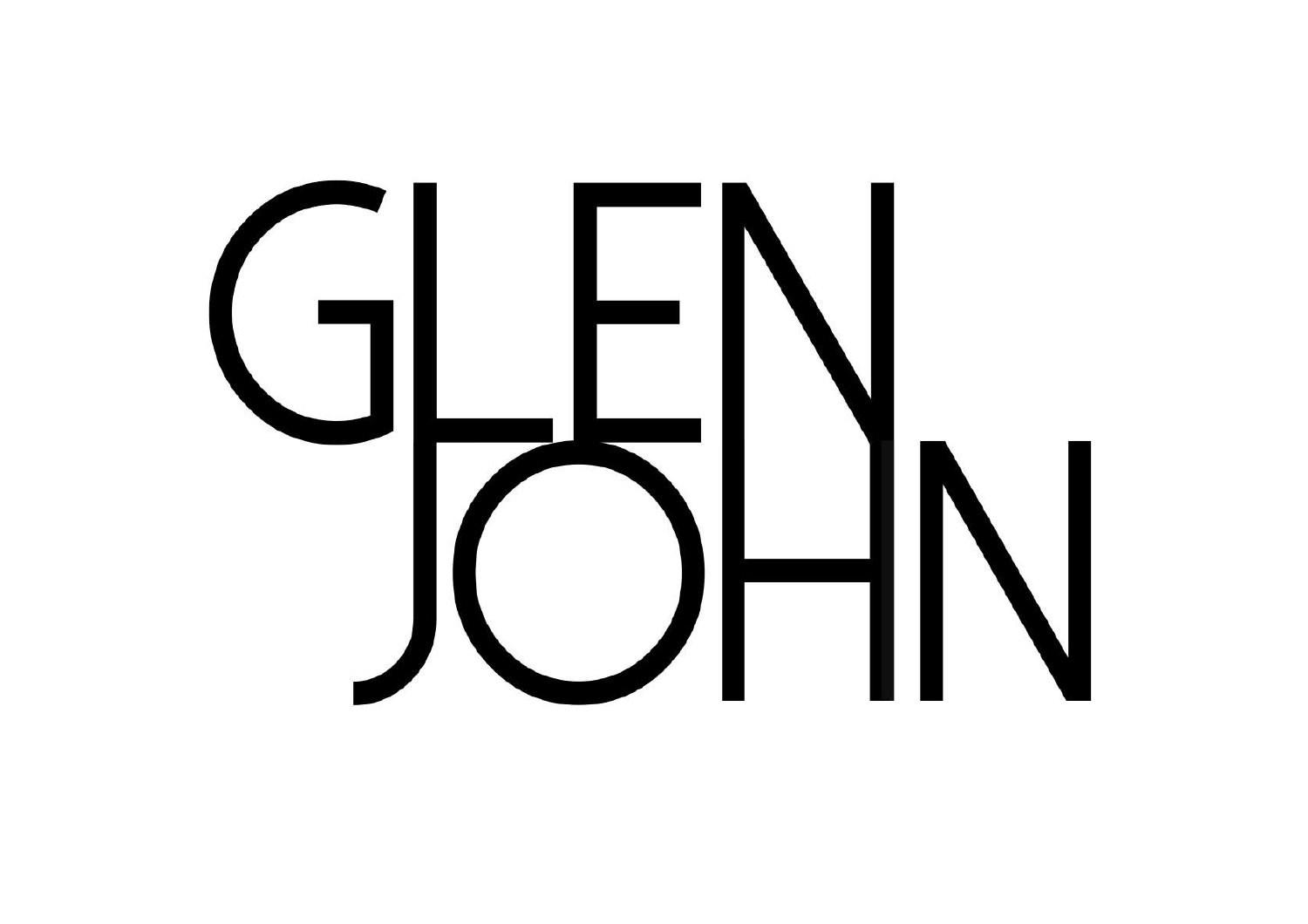

### **BIO**

Glen John is a professional open-format international DJ who had a passion for music at a very early age. Born in the UK, Glen began collecting vinyl from the age of seven and after owning his first CD decks at 13, it was clear his passion would one day become a career.

Since becoming a DJ full time in 2014, Glen has performed at top venues and luxury resorts around the world. UK bookings include **Café de Paris**, **Tropicana Beach Club**, **Century** and **Heaven London** plus brunch sets across the capital for the **Gaucho** chain. Corporate clients in the UK include **H&M**, **Uber** & **IBM**.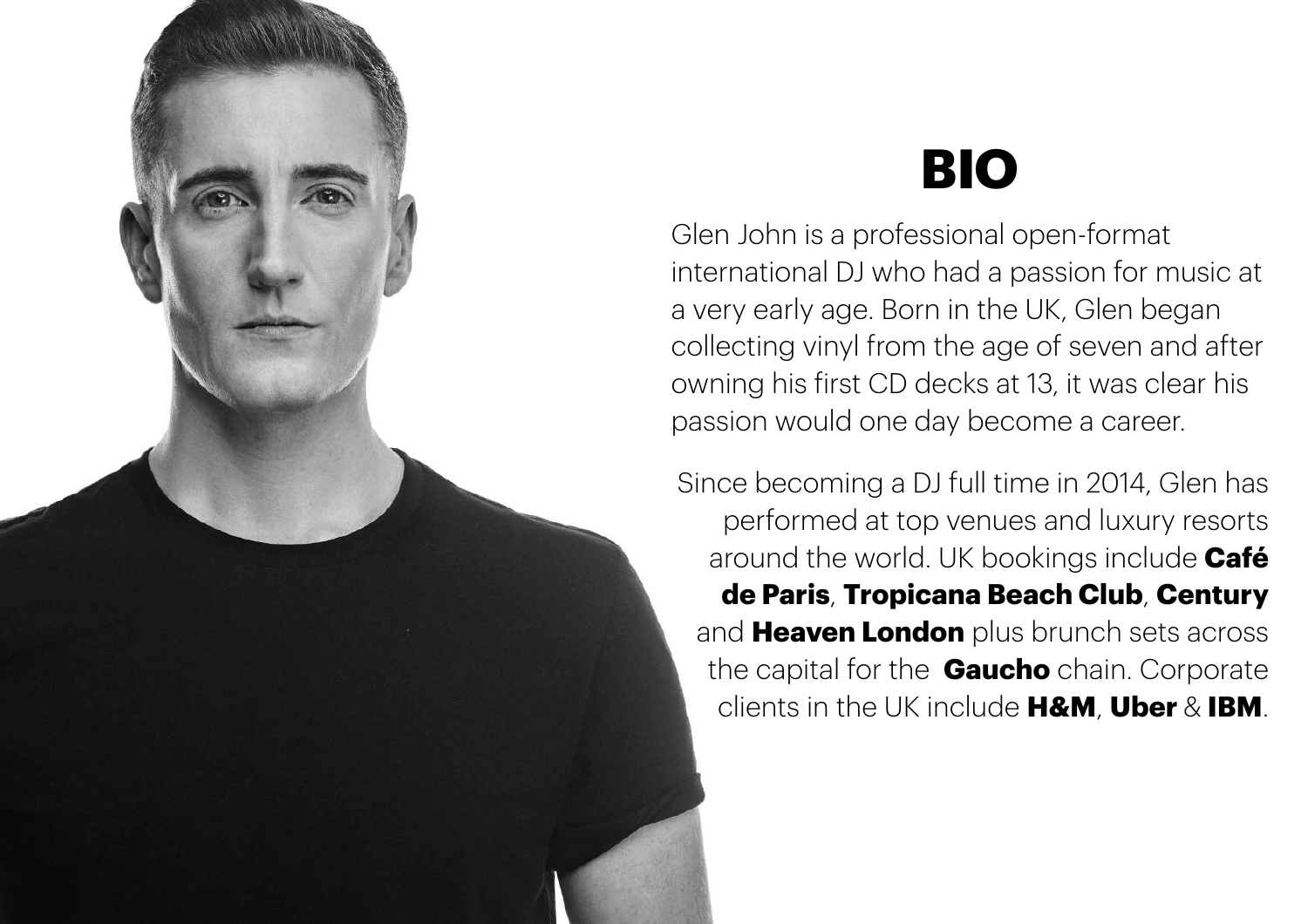

REETHI RAH Maldives

 $(0)$ 

proving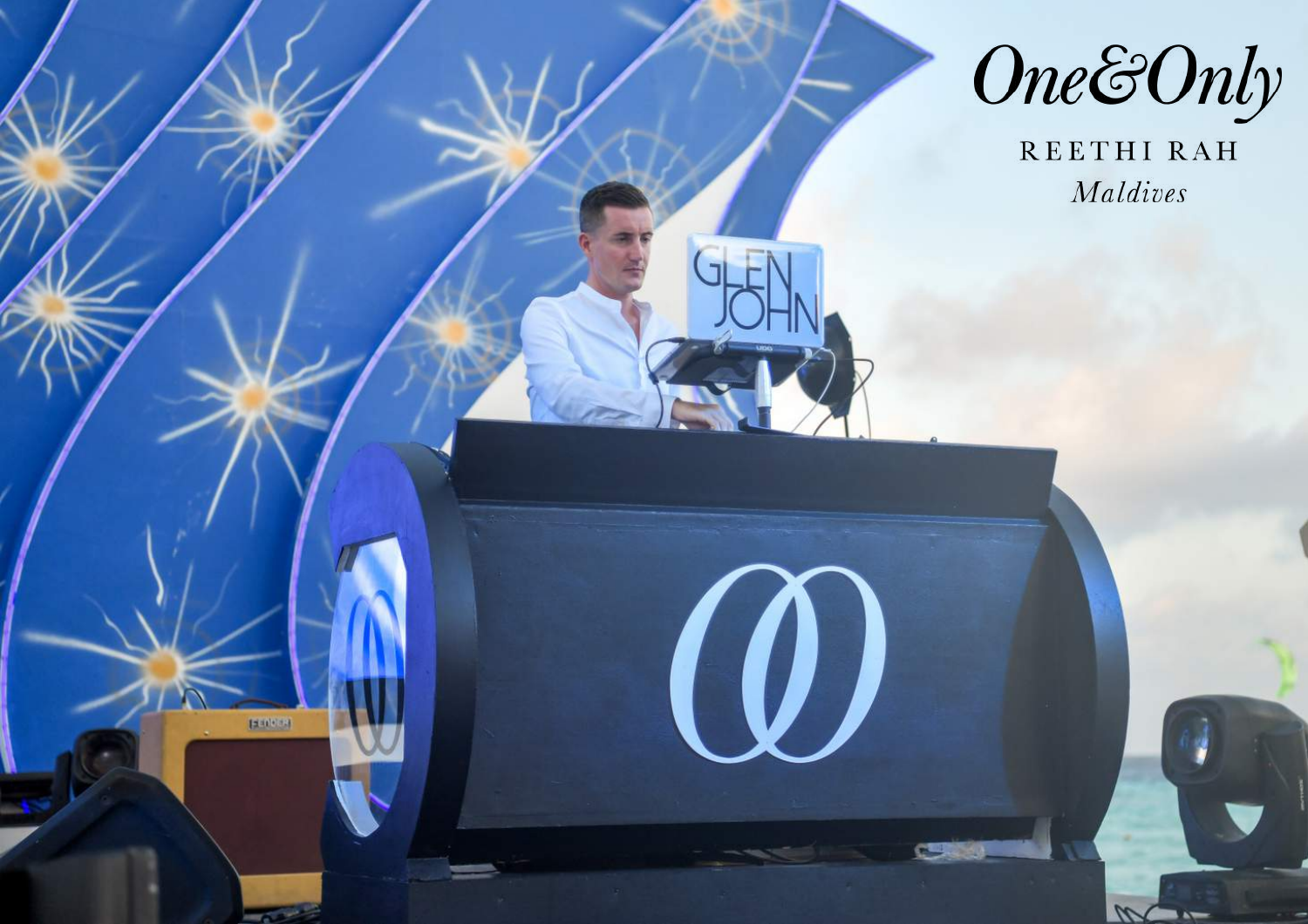# **BIO**

Since 2019, Glen John spends summers in the South of France performing at luxury weddings and high-end private events across Provence and the French Riviera. Featured venues include **Anjuna Beach Club** (Eze), **Hôtel Martinez Cannes by Hyatt**, **La Chèvre d'Or** & **Le Provencal Beach Club**.

Glen is also the Beach Club Resident and official NYE DJ (2019 & 2020) for the luxury 5-star Maldives resort **One&Only Reethi Rah**.

Other DJ appearances include **Le Six** Club (Nice), **Bardo** (Bangkok), **La Californie** (Cannes) and numerous London appearances which include **Gymbox**, **Edge Bar**, **Freedom Soho**, **Studio Spaces** & **Islington Academy**.

Glen John also took part in the **Gaydio Radio** New Year Takeover 2015 alongside DJs Soul Avengerz, Moto Blanco and Chew Fu.

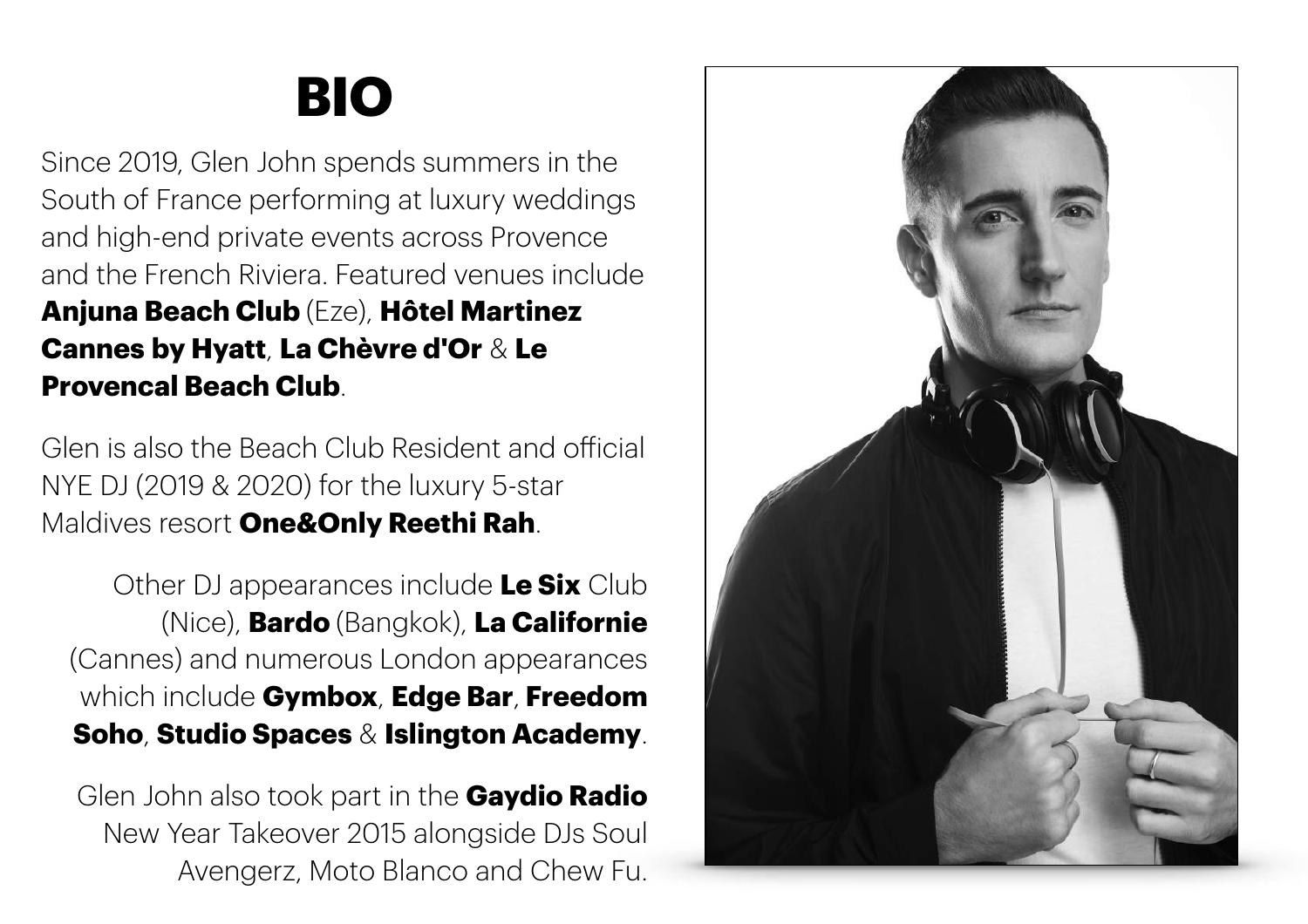

REETHI RAH Maldives

 $\sqrt{2}$ 

 $P$ ioneer  $D_j$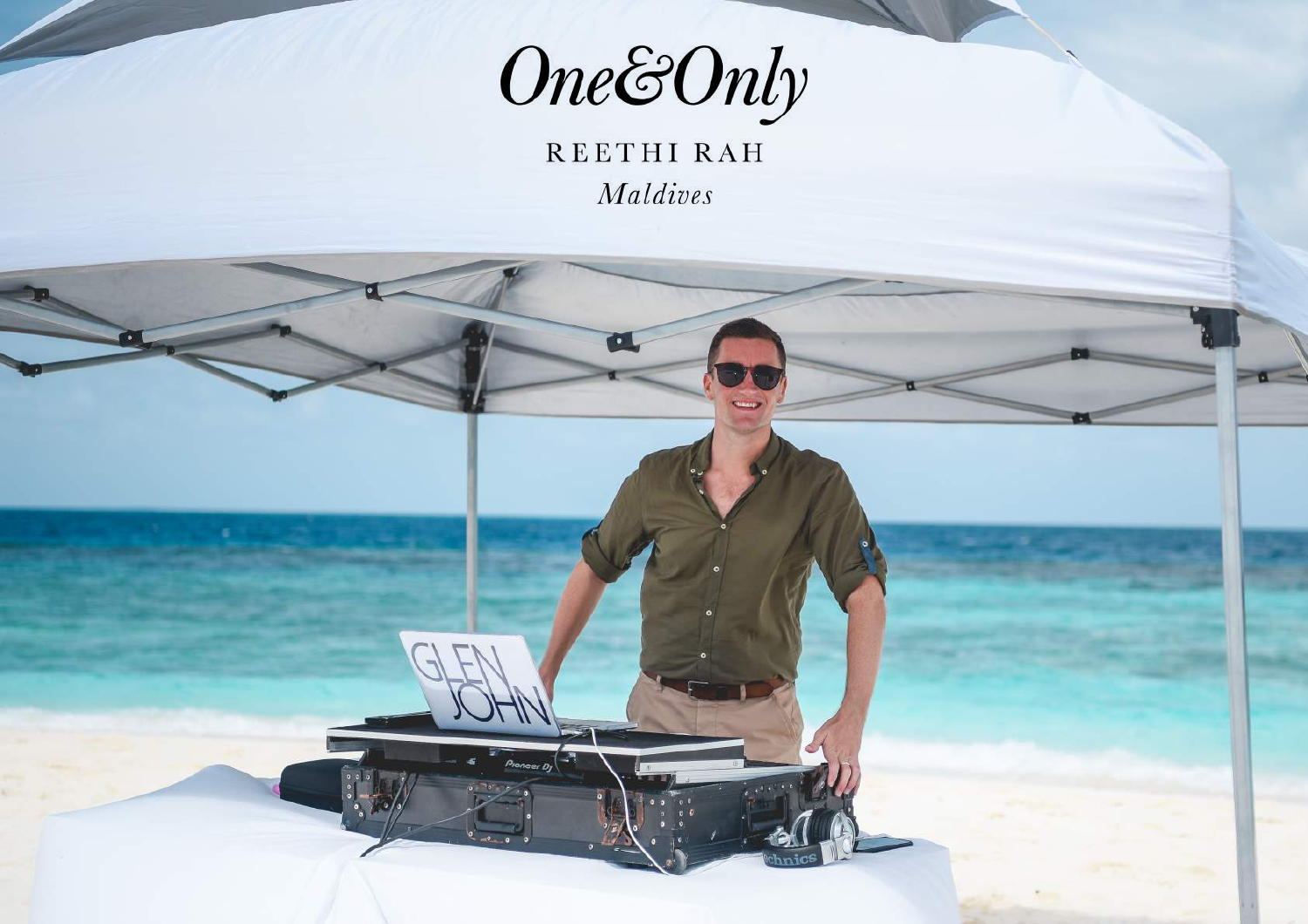

 $One\&Only$ **REETHI RAH** 

Maldives

### **BIO**

From 2015 to 2018, Glen John travelled the world as a professional DJ and Entertainment Host onboard the 5-star **P&O Cruises** fleet, playing Commercial, Chart, Classics, Disco, Soul, R&B and Pop to up to 4,000 British Passengers each cruise.

## **CLIENTS**

Hell Uber P&O CRUISES

**GAUCHO** 



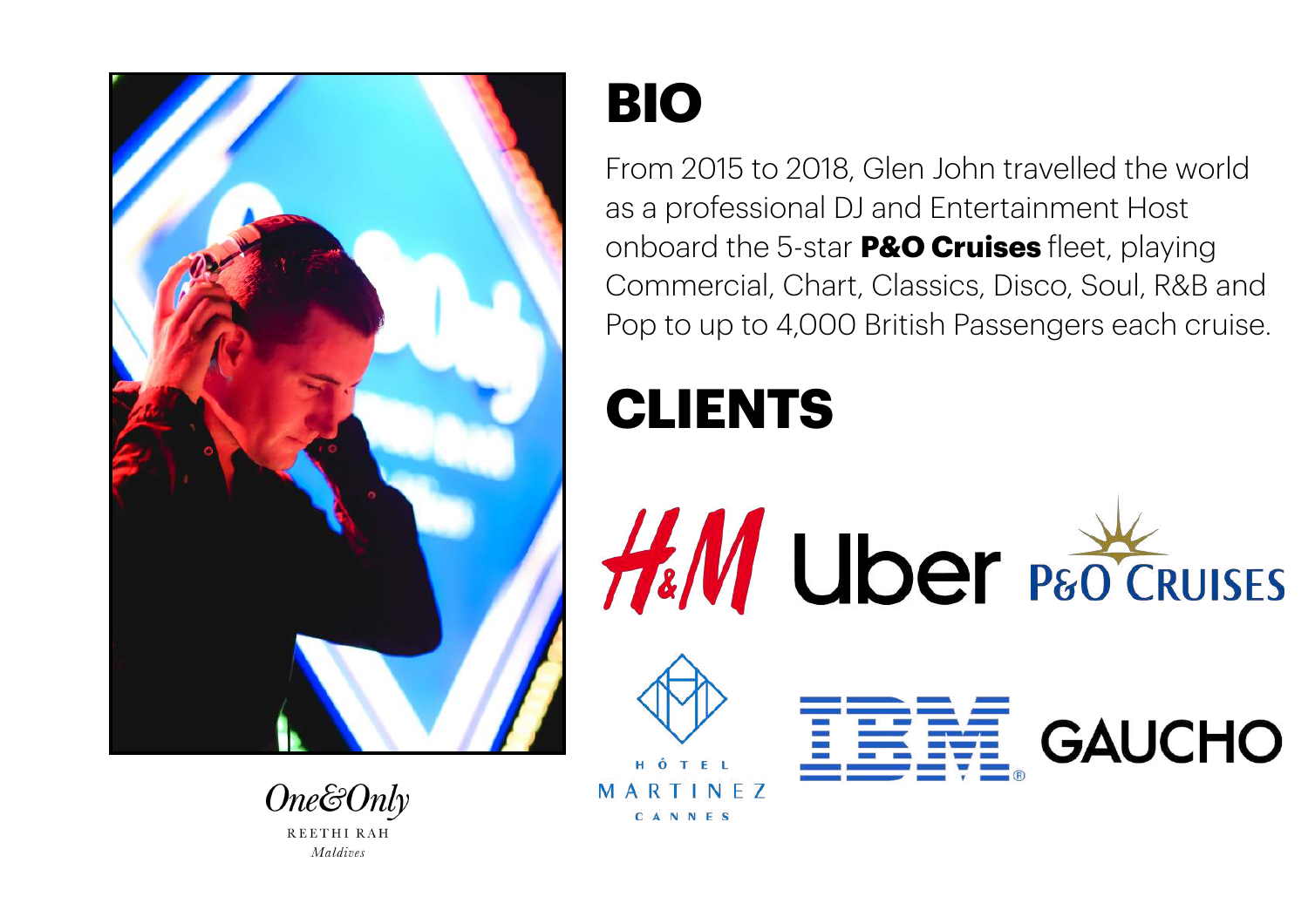### **SOUNDS**

### **CLICK TITLE BELOW TO PLAY**

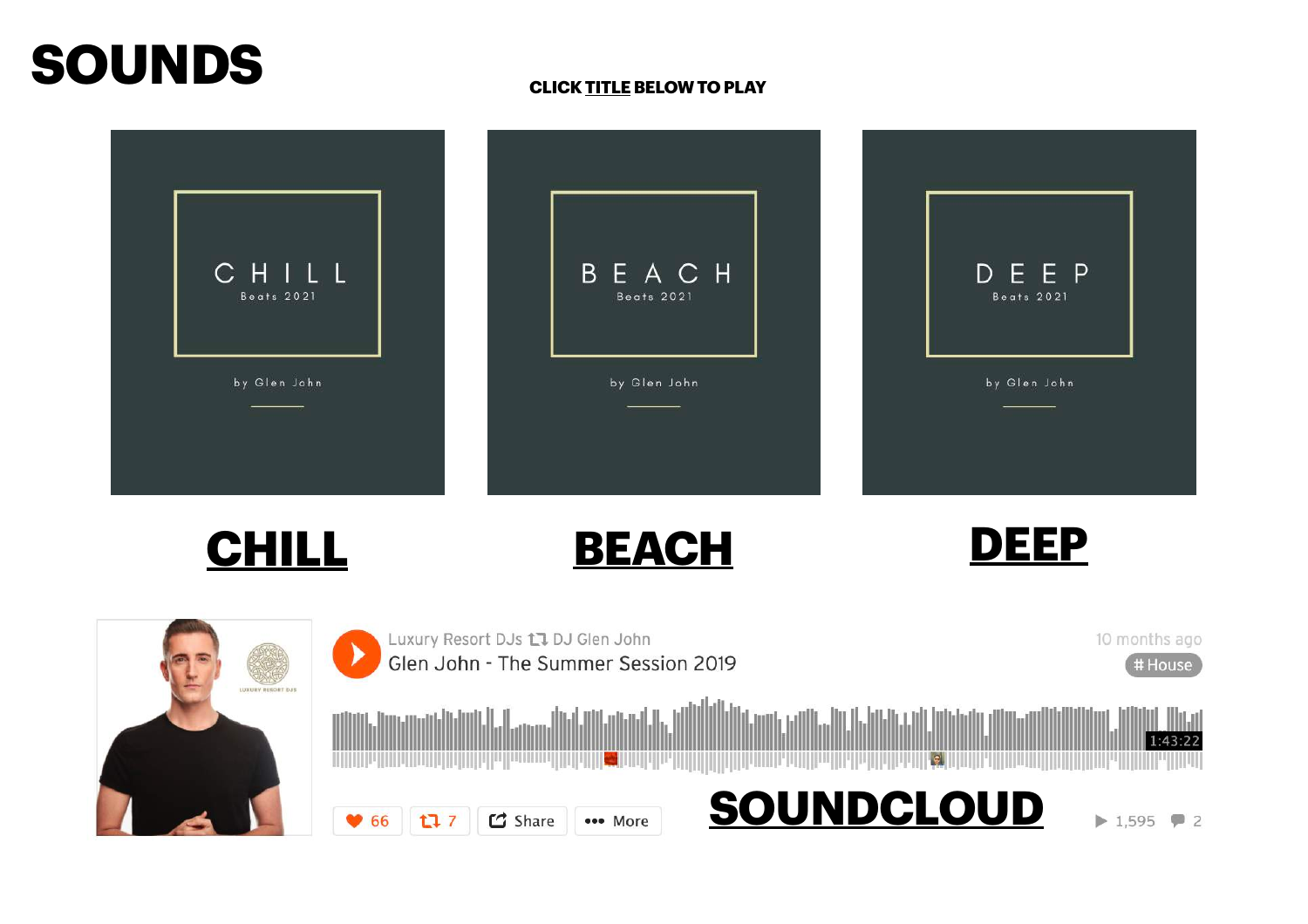### **REVIEWS**

Hannah Mercer · married on 08/10/2019

**黄素黄素黄 5.0 v** 

### Simply incredible

Wow...where do we start with trying to put into words how incredible Wildfire DJs (known as UK DJs Abroad at the time) were at our wedding?! No words will do justice to what they did but here goes...

I came across Wildfire DJs on Instagram and after Skyping with Nick we felt they were exactly what we were looking for but we had no idea just how perfect they would be. Nick was so easy to communicate with and so helpful with any questions we had from the first contact. We met Nick and Glen (who DJ'd on the day) at our venue a few months before the wedding and I think we spent more time laughing than actually talking serious plans which was a sure fire sign that they got us and our personalities.

I then spoke to Glen a few days before the wedding after trying to put a playlist together and Glen told me to trust him and that provided we had given an indication of the genres of music we wanted for each part of the day he would read the crowd on the day. I am SO SO glad I listened to him and we put our trust in him.

Glen was so much more than a DJ - from the moment he arrived he was helping with set up, he worked with our planner perfectly, even working out between them how they would get our bridal party to set off our confetti cannons during the first dance (love seeing you in the background of the videos counting down from 10!), and oh my goodness did he read the crowd! The music was PERFECT. From the truly special moment when I was waiting to walk out of the Château to walk down the aisle and heard him playing Rocket Man (we'd been to see Elton John just a few weeks before with the groomsmen), to the background dinner music, to the party, it was all absolutely spot on. So many of our quests asked where we'd found him and said just how incredible he was. Our friends were asking if we'd given him a playlist and couldn't believe it when we said no, he'd just played what he believed we wanted. It definitely says something when we only had a small wedding and the dance floor was never empty.

We also used Wildfire DJs for our lighting which Nick set up the day before the wedding. Nick was brilliant when advising us on what lighting we should have and the look he created on the rear terrace was exactly what we wanted, turning what was a beautiful outdoor space into something truly special for our wedding.

Glen was with us all day on the wedding day, he created the most perfect atmosphere for every single part of the day and he was an integral part of our wedding. It was an unforgettable day and we can honestly say from the bottom of our hearts that it would not have been the same without Glen & Wildfire DJs. Thank you so so much.

# WEDDINGWIRE

**TO WEDDINGWIRE** COUPLES' CHOICE **AWARDS** \*\*\*\*\* 2019

### "Simply the Best!"

"We have nothing but praise for the AMAZING DJ Glen John and UK DJs Abroad! From our planning stages to the wedding event itself. Glen and Nick's attentiveness, good humor, and incredible skills made for a fantastic experience and VERY fun night! As my wife and I were brainstorming music possibilities for different parts of the ceremony and evening, Glen and Nick were very responsive and helpful, providing suggestions and sample playlists, and prompting us to think about details and moments that benefit from musical accompaniment that we had not considered, such as our entrance to dinner and our cake presentation.

Thanks to their thoughtfulness and auidance we went into the wedding feeling very well covered on everything music. And indeed, the ceremony and dinner music was flawless. And when it came to the dancing -- WOW! We had provided Glen with a long list of favorite songs and artists, and Glen both incorporated these and took them as inspiration, applying his expertise to add all of the right songs and artists we had not thought of, making the night's set truly exceptional. His pacing and transitions were perfect, and his lighting of the dance floor set the mood for a party. And party we did! Our guests danced all night long, until 3:30 AM, which was later than planned, but Glen graciously and happily stayed-on for an extra hour, making for an epic night.

Throughout, so many of our friends raved to us about the music, saying Glen was by far the best wedding DJ they had ever experienced. We couldn't agree more! Thank you, Glen and UK DJs Abroad, for your professionalism, your attention to detail, your commitment, your positive vibes, your warmth, and your talent! We felt in very good hands with you from day one, and by 4 AM the night of the wedding Glen was not only DJ but friend. Having you as part of our wedding made it all the more magical and unforgettable!"

Elizabeth & Charlotte, July 2019

### **MORE UK UK DJS/WILDFIRE DJS<br>REVIEWS ON WEDDINGWIRE -CLICK HERE -**

Hannah & Dominic x Sent on 11/13/2019